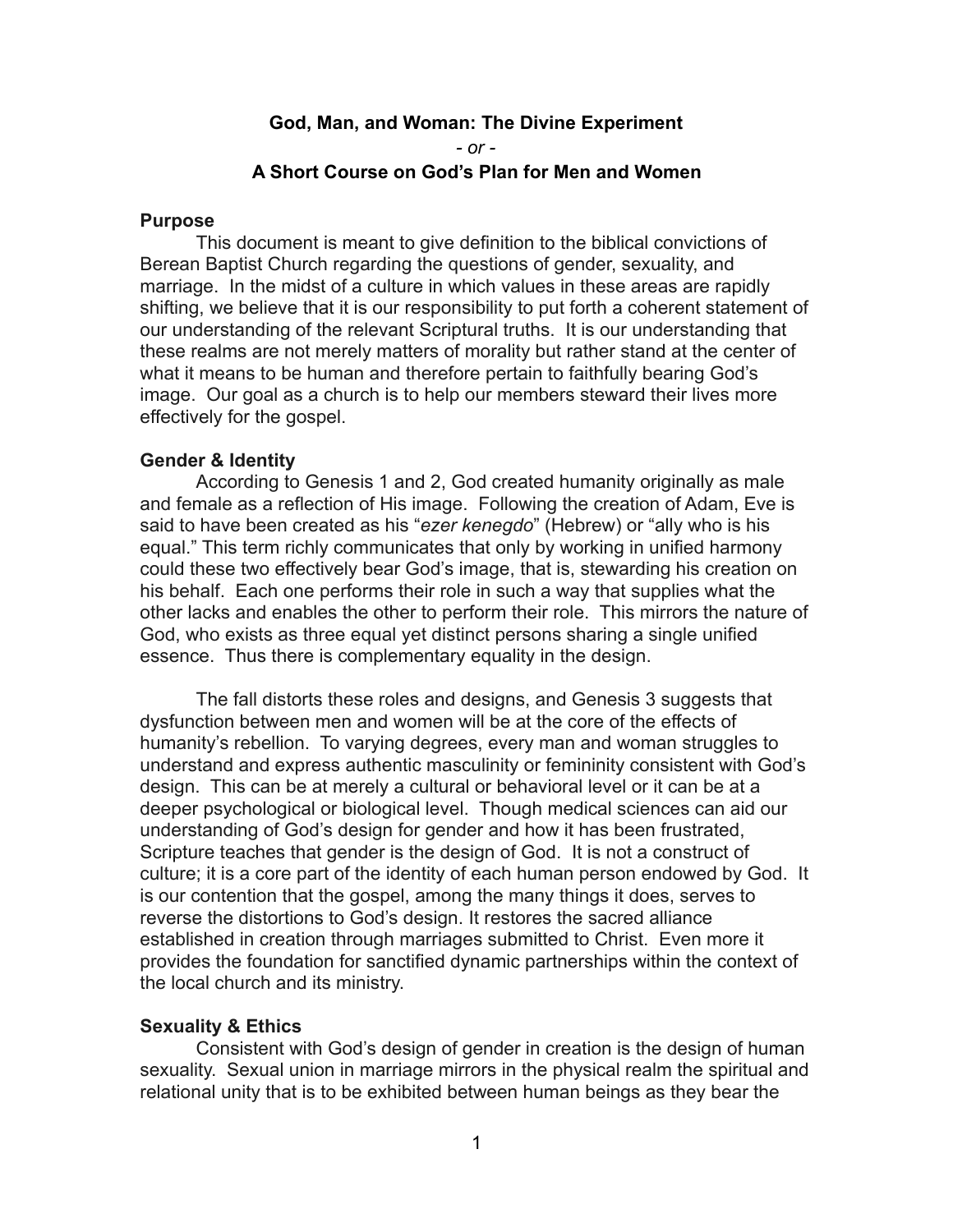image of God. Sexual union, being a joyful, pleasurable expression of loving intimacy is also the means of giving birth to new life. This design demonstrates that life, love, and service are an intimate part of our community with God and each other as believers. Thus, sexual desire is a good and intrinsic component of what it means to be human and to bear God's image. As with gender, our sexuality and desires have been corrupted by the fall and the gospel calls us to steward our sexuality by resisting those distortions in thought and behavior to bring our lives in line with God's good design. In the wake of the fall, sexual desires become problematic when they are either elevated or repressed in ways inconsistent with God's design or when they are directed towards ends that are inconsistent with God's design.

 In surveying much of what we see at present in the culture regarding sexual attraction, desires and orientation, we maintain the following positions based on Scripture:

- 1. Scripture consistently sets a boundary that sexual activity is appropriate only within a marriage between a man and woman. All other sexual behaviors are considered "sexual immorality." Sexual activity is not a strictly private behavior, as is often maintained. Sexual intimacy is an expression of a relational commitment by God's design and sexuality is intrinsic to who we are as humans (see above). As such, to engage in sexual behavior outside of marriage damages us both relationally and internally. Thus, even where both parties are willing, there is not a guarantee that no one is harmed. More than that, it presents a faulty view of God as it fails to bear His image of faithful loving commitment to His people (Ephesians 5:20-33). This is why Scripture consistently speaks in the most severe ways about sexual immorality and why it regularly heads "vice lists" in the NT (Mark 7:21; 1 Corinthians 6:9; Galatians 5:19; Colossians 3:5).
- 2. It is clear that sexual sin is of a serious sort with far-reaching consequences, and yet should not be viewed as putting people further out of reach from God's grace. We lament that too often in the church, sexual sin has been treated in a way that shames the offender, discourages confession, and rejects repentance and restoration.
- 3. Simply being attracted to another person sexually does not permit us to act on that attraction in thought or behavior.
- 4. Attractions are not immediately subject to our wills and so are something we experience rather than choose. Given that, one's sexual attractions qualify as potential temptations rather than outright sins.
- 5. Our identity is found in our status as image-bearers redeemed by Christ. We therefore reject the false narrative that only our sexuality and experiences of sexual attractions and desires form the basis of our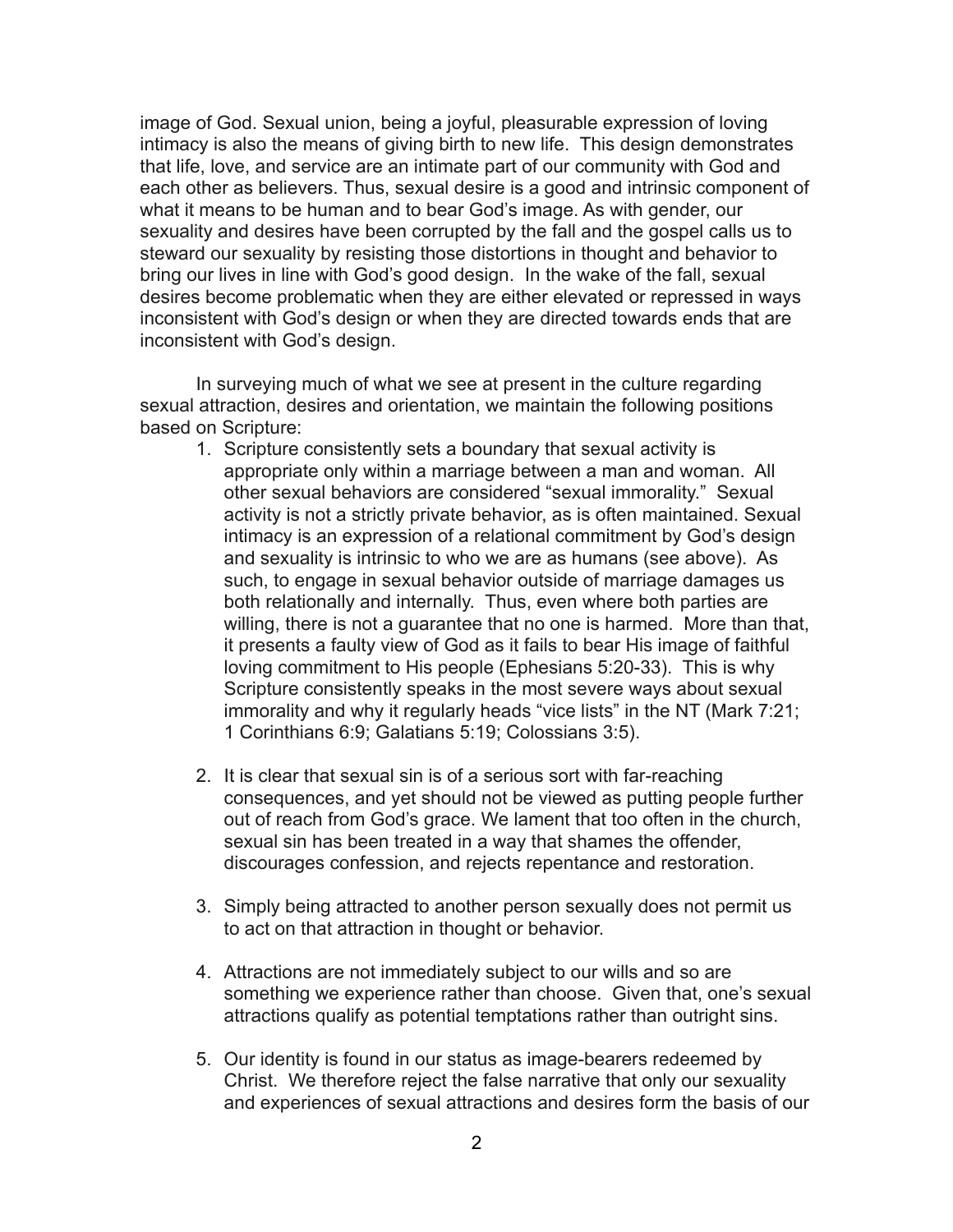identity as humans.

6. We affirm that all of us are broken to greater or lesser degrees in this area and experience different struggles. We therefore refuse to succumb to the temptation to label people based on their orientations in a way that implies that people who struggle with same-sex attraction are out of the reach of God's grace. Nonetheless, we all need to pursue holiness as followers of Jesus by the power of His Spirit in accordance to His word and such blanket categorizations unnecessarily put up barriers to the healing power of the gospel.

# **Marriage & The Church**

 Any discussion of marriage must begin with a biblical definition of the institution. As has already been maintained, our gender and sexuality are good creations of God that predate our fall into sinful rebellion. The same is true of marriage, based on Genesis 2:18-25. God instituted marriage in this passage as a necessary good and as an extension of the joint image-bearing responsibilities articulated in Genesis 1:27. The definition we derive from that passage is permanent monogamous male-female unions. This definition, based on the plan and design of God, must be viewed as the normative ideal for us to operate by. This is confirmed by both Jesus and Paul, who cite this passage in their teachings on marriage in the New Testament (Matthew 19:4-6; Mark 10:6-8; 1 Corinthians 6:16; Ephesians 5:31-32).

The fall, as in the case of gender and sexuality, distorts and disrupts the design, and so any definition that is to be useful must take into account the effects of those distortions. The most obvious is that though marriage in Genesis is viewed as permanent, yet death does end a marriage. Also, and not quite as obvious, is that marriage is viewed in Genesis 2:24-25 as integral to the pursuit of God's purposes and design. However, Christ's ministry creates a new human family in the church, so marriage is not a universal calling. Thus, the natural family is no longer an eternal institution but has been replaced by the church, thus God's people are related spiritually rather than biologically. As such, singleness is an equally godly state for a follower of Christ (1 Corinthians 7). The church needs to affirm this and organize itself in such a way as to recognize the unique contributions and needs of single people in its membership.

<span id="page-2-1"></span>Scripture also affirms that in a post-fall situation, divorce is a necessary remedy for protection from unrepentant, hard-hearted spouses. It is our contention that divorce and remarriage are specifically allowed for sexual immorality, desertion, physical or emotional abuse, or serious and extreme neglect[.](#page-2-0)<sup>[1](#page-2-0)</sup> In stating the above, we need to guard against a legalistic approach to the question that is concerned only with the particular boundaries around an institution and not the condition of the human heart. This is the call in Hebrews

<span id="page-2-0"></span><sup>&</sup>lt;sup>[1](#page-2-1)</sup> See Divorce and Remarriage Document